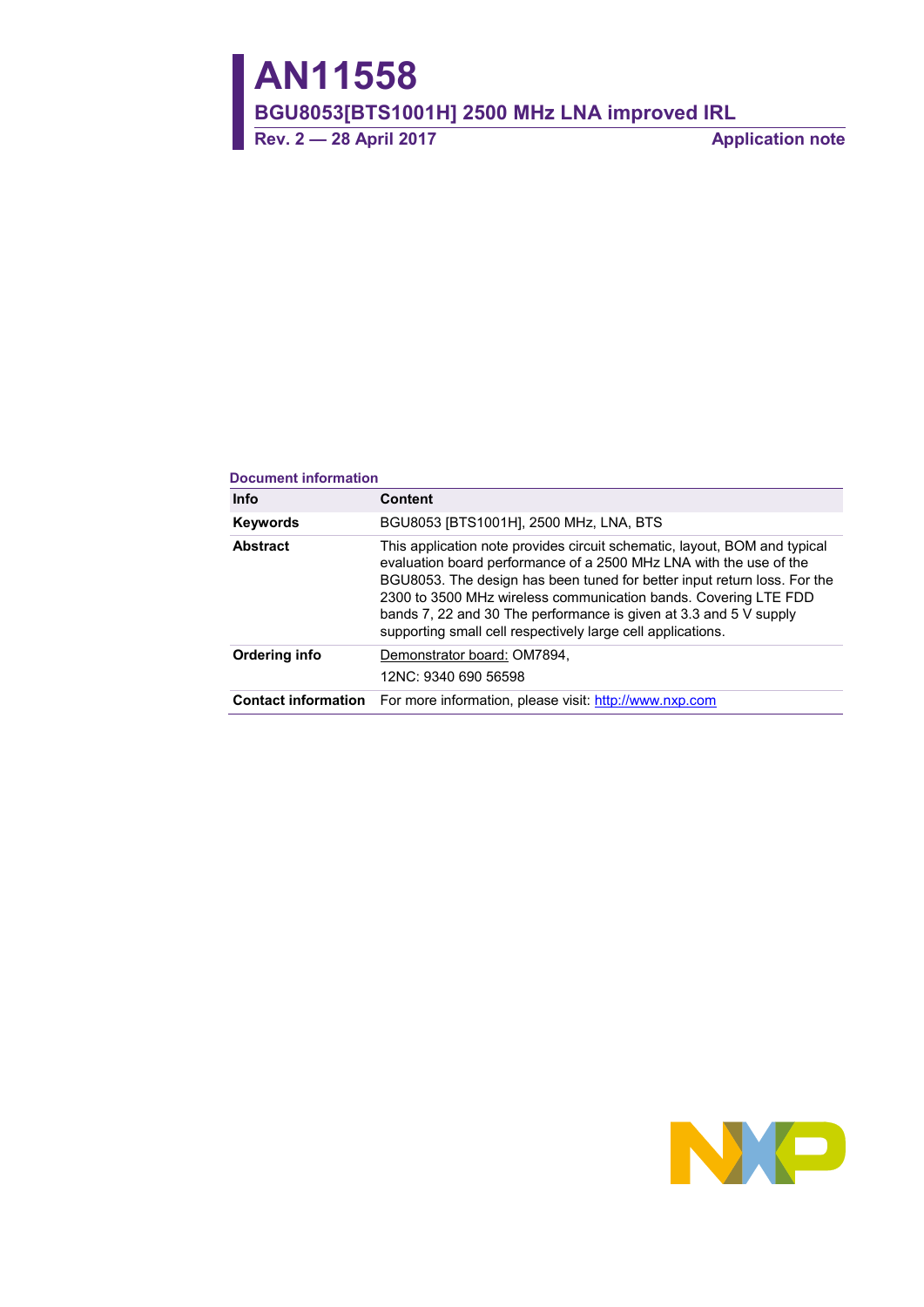

#### **Revision history**

| <b>Rev</b> | <b>Date</b>       | <b>Description</b>                                  |
|------------|-------------------|-----------------------------------------------------|
|            | 03 September 2015 | First publication                                   |
| 2          | 28 April 2017     | Update of the circuit topology to reduce IP3 spread |

# **Contact information**

For more information, please visit: [http://www.nxp.com](http://www.nxp.com/)

For sales office addresses, please send an email to: [salesaddresses@nxp.com](mailto:salesaddresses@nxp.com)

AN11558 All information provided in this document is subject to legal disclaimers. © NXP B.V. 2017. All rights reserved.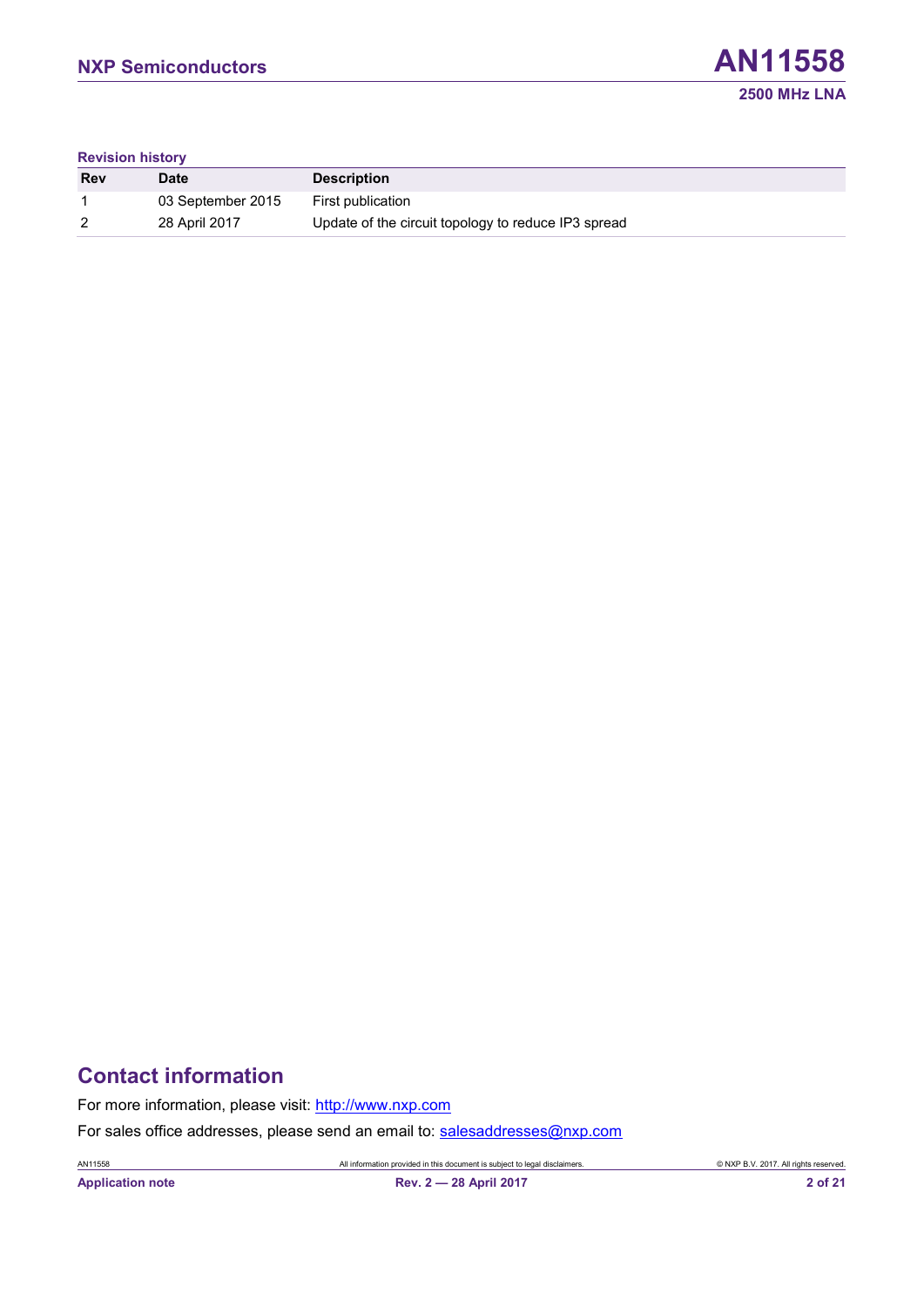# <span id="page-2-2"></span>**1. Introduction**

NXPs semiconductors BGU805x series is a family of integrated low noise amplifiers for the 300 MHz to 6000 MHz range. The series consists of the:

- BGU8051 recommended for 300 MHz 1500 MHz
- BGU8052 recommended for 1500 MHz 2700 MHz
- BGU8053 recommended for 2500 MHz 6000 MHz

The BGU805X series is a low noise high linearity amplifier family intended for wireless infrastructure applications like BTS, RRH, small cells, but can also be used in other general low noise applications, e.g. active antennas for automotive.

Being manufactured in NXPs high performance QUBiC RF Gen 8 SiGe:C technology, the BGU805X combines high gain, ultra-low noise and high linearity with the process stability and ruggedness which are the characteristics of SiGe:C technology.

BGU805X series comes in the industry standard 2 x 2 x 0.75 mm 8 terminal plastic thin small outline package HVSON8 (SOT1327). The LNA is ESD protected on all terminals.

The 3 types can all use the same PCB layout topology. This enables design in simplicity using one PCB layout for designing LNA's covering the frequency range from 300MHz to 6000 MHz with one single PCB layout design.

In application note [AN11418](http://www.nxp.com/documents/application_note/AN11418.pdf) the use of the BGU8053 is describes as a wideband LNA for the 2500MHz range with compromised input return loss. In this application note a design procedure is described to improve the input return loss for better filter integration, without NF degradation. Design can be suited for the wireless communication bands from 2300 to 3500MHz. In  $Fig 1$ , the evaluation board described in this application note is shown.

<span id="page-2-1"></span><span id="page-2-0"></span>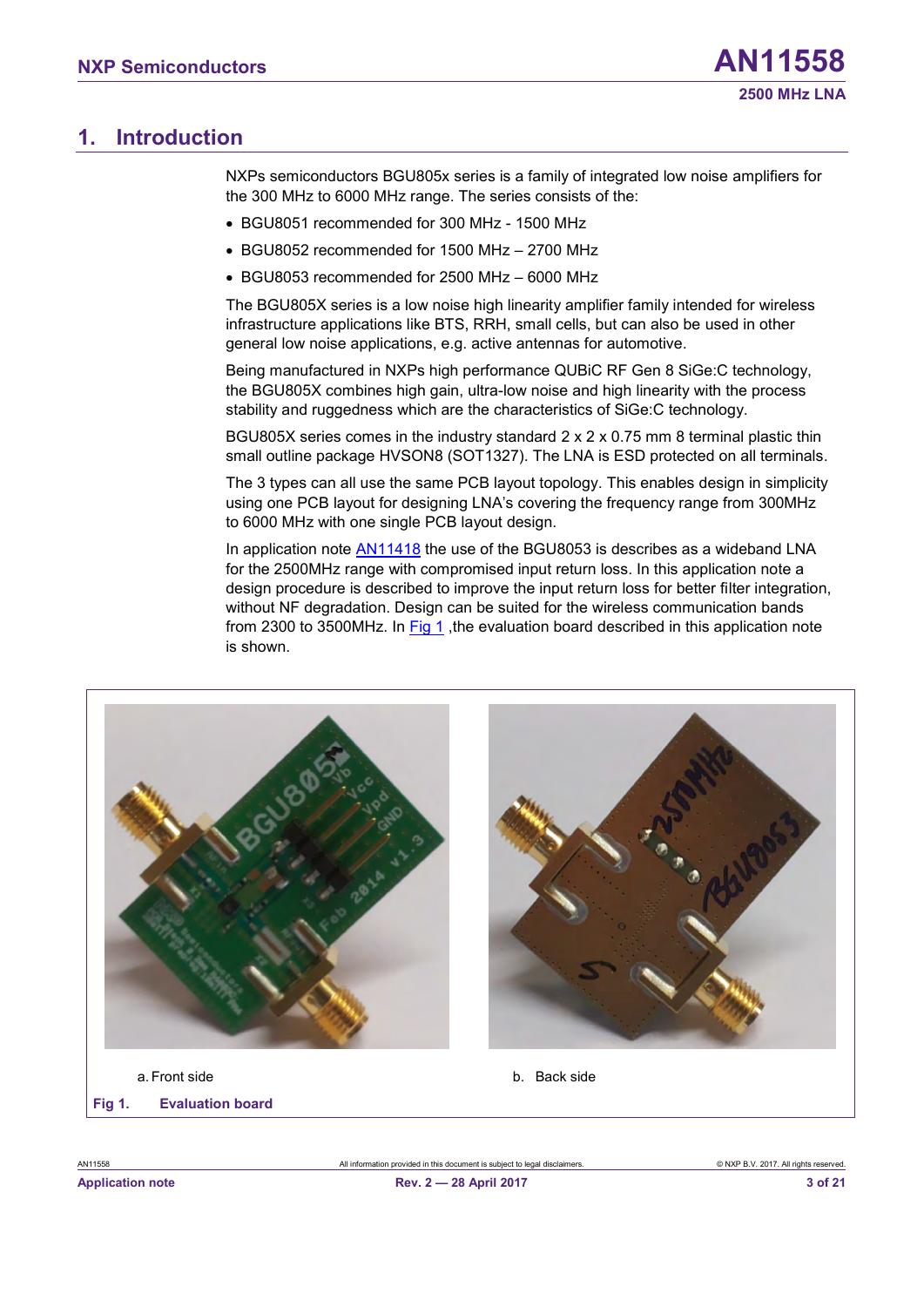# <span id="page-3-2"></span>**2. Product description**

The BGU8053 is a fully integrated low noise amplifier with integrated bias circuit. The MMIC is internally matched to 50  $\Omega$ . The BGU8053 also features an integrated shutdown circuit to enable fast turn on/off settling time, enabling switched (time domain duplexing TDD) applications. The device bias current can be set by the value of an external bias resistor  $R_{BIAS}$ , which connects the supply voltage to the  $V_{BIAS}$  pin, or by an external control voltage applied directly to  $V_{BIAS}$  pin 1. This adjustable bias current gives flexibility in biasing the device for the optimum performance on NF or linearity. This feature can be useful in case more than one BGU8053 are cascaded. This bias resistor value changes the bias current directly which can be used to trade of linearity for power saving in battery operated applications.

The BGU8053 key features and benefits at 2500MHz are;

- $\blacksquare$  Low noise performance: NF = 0.63 dB
- $\blacktriangleright$  High linearity performance: IP3 $o = 34.3$  dBm
- High input return loss RL<sub>in</sub> > 18.6 dB
- High out return loss RL<sub>out</sub> > 14.4 dB
- ▪Unconditionally stable up to 20 GHz
- ▪Max RF input power of +20 dBm
- **ESD** protection on all pins



<span id="page-3-1"></span><span id="page-3-0"></span>In [Fig 2](#page-3-0) the pin out of the BGU8053 is given, the n.c. and i.c pin are recommended to connect to ground, which is the case on the evaluation boards.

# <span id="page-3-3"></span>**3. 2500 MHz LNA improved input return loss evaluation board**

The 2500MHz improved return-loss evaluation board simplifies the RF evaluation of the BGU8053. The EVB enables testing the device RF performance and requires no additional support circuitry. The EVB is fabricated on a  $35 \times 20 \times 1$  mm, 4-layer PCB that uses 0.2 mm (8 mill) R4003C for the RF performance. The board is fully assembled with the BGU8053, including the external components. The board is supplied with two SMA connectors to connect input and output to the RF test equipment. The EVB is also enabled with the possibility to evaluate the BGU8053 at different bias currents.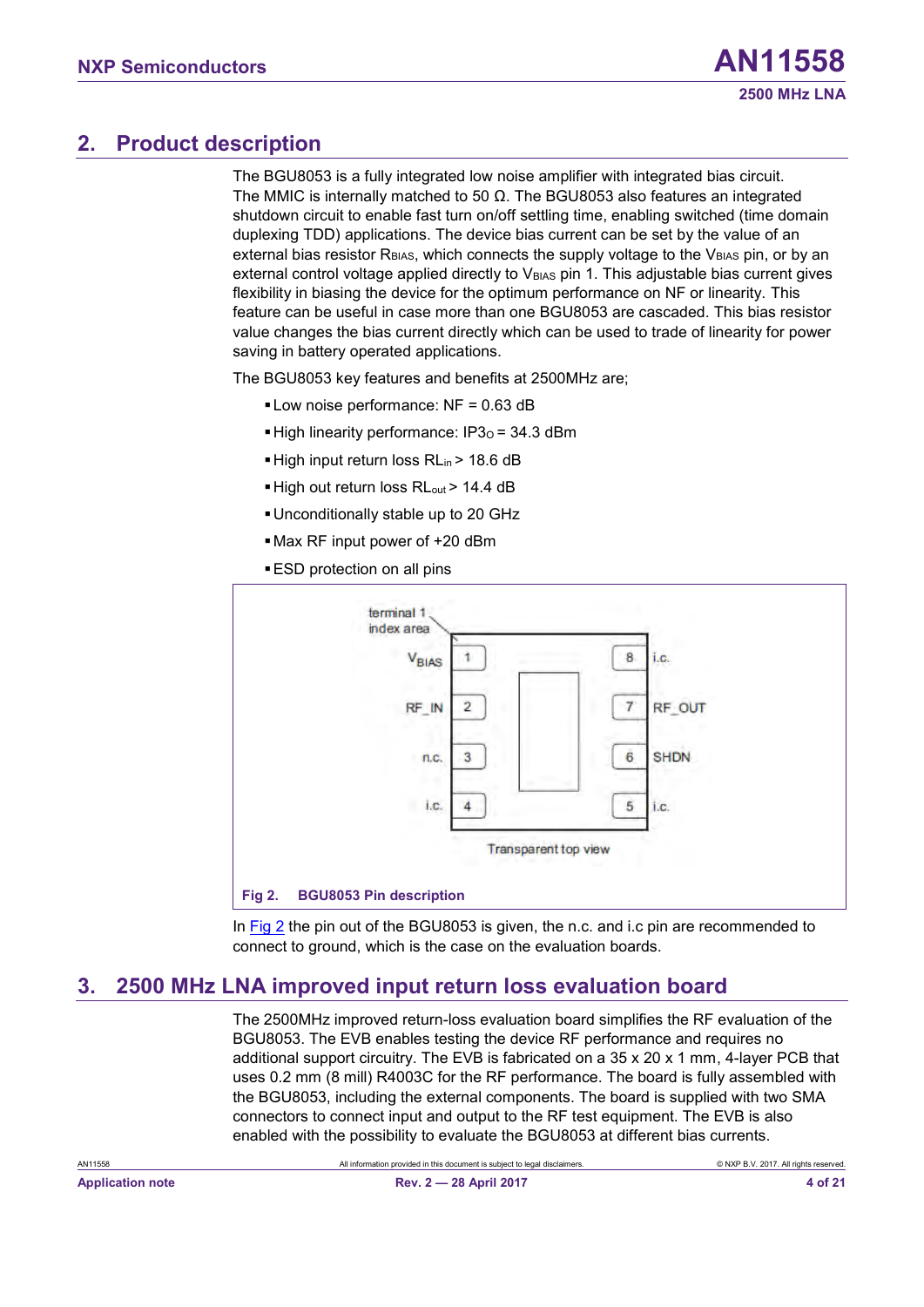### <span id="page-4-2"></span>**3.1 Application circuit**

The BGU8053 has been characterized for S-parameter and Noise-parameters at different bias settings. This data can be downloaded from NXPs website as a zip file, The S2P files you can find in this zip file have been used as a small signal model to design this 2500MHz LNA. The low-pass matching structure that is created by means of L2 and C8, improves the input return loss for better filter integration.

The application board circuit diagram that is implemented on the EVB is shown in [Fig 3](#page-4-0)



<span id="page-4-1"></span><span id="page-4-0"></span>As already indicated the bias current of the BGU8053 can be set by the value R<sub>BIAS</sub>. The evaluation boards are supplied with a 5.1 kΩ bias resistor (Icc = 48 mA +/-5 mA @ Vcc = 5 V). If however it is required to evaluate the BGU8053 at different bias currents, resistor R1 which is 0  $\Omega$  can be removed and an external control voltage can be applied to V<sub>BIAS</sub> ( $V<sub>b</sub>$  pin) on the bias header X3, see [Fig 3.](#page-4-0)

By applying this separate bias voltage on the  $V_{\text{BAS}}$  pin of the bias header X3, the  $I_{\text{CC}}$ current can be swept without changing  $R<sub>BIAS</sub>$ . With bias voltage window from 1.5 to 6 V on V<sub>BIAS</sub> while keeping the V<sub>CC</sub> pin on 5 V, I<sub>CC</sub> can be varied from 5-60 mA. In [Fig 4](#page-5-0) the relation between  $I_{cc}$  and R<sub>BIAS</sub> at V<sub>CC</sub> = 5 V as well as the relation between  $I_{cc}$  and V<sub>BIAS</sub> with  $R<sub>BIAS</sub> = 5k1$  is shown. In [Fig 4](#page-5-0) you can also find the bias resistor values when applying the BGU8053 at lower supply voltages. Which indicates the BGU805x series can also be biased with lower voltage e.g. 3.3V which makes it excellent suitable for small cells. In paragraph 4.1 typical performance of the LNA  $\omega$  3.3 V 48 mA is also included.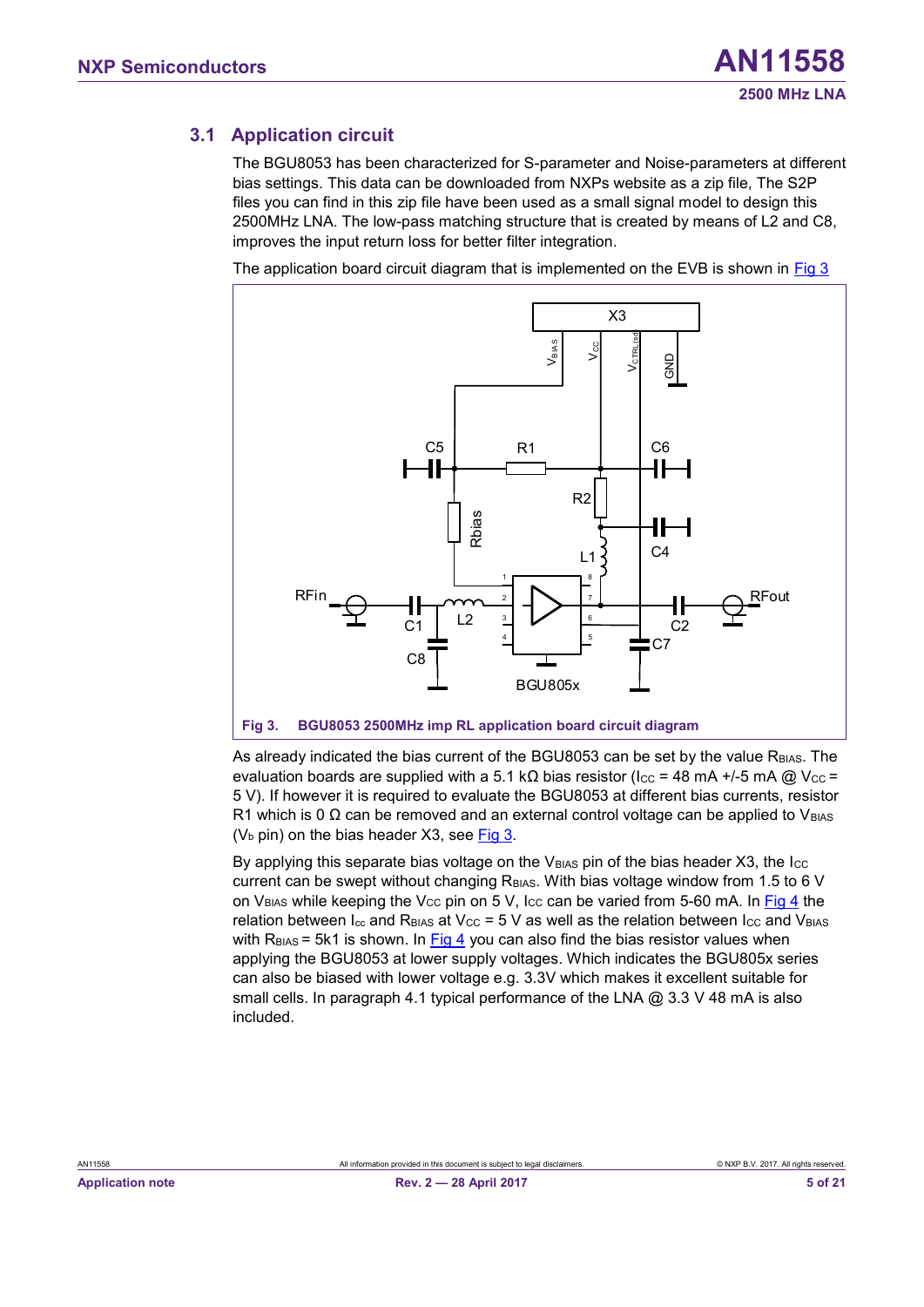

#### <span id="page-5-2"></span><span id="page-5-1"></span><span id="page-5-0"></span>**3.2 PCB Layout information**

- A good PCB layout is an essential part of an RF circuit design. The LNA evaluation board can serve as a guideline for laying out a board using the BGU8053.
- The evaluation board uses micro strip coplanar ground structures for controlled impedance lines for the high frequency input and output lines.
- $V_{CC}$  is decoupled by C4 and C6 decoupling capacitors, C4 should be located as close as possible to the device, to avoid AC leakage via the bias lines. For long bias lines it may be necessary to add decoupling capacitors along the line further away from the device.
- The self-resonance frequency of inductor L1 should be chosen above frequency band of interest for good choking. In this case the Murata LQW15 series has been used.
- Inductor L2 and capacitor C8 are creating the high pass matching structure and are in that sense critical to the input return loss at the frequency of interest
- C1 and C2 are DC blocking capacitors, C1 needs to be in the range of 100nF to keep the provided input source impedance for low frequencies low impedance. [\[1\]](#page-16-0)
- C5 is not mounted on the evaluation boards, but can be used as additional  $V_{\text{CC}}$ decoupling, but is not critical to the RF performance.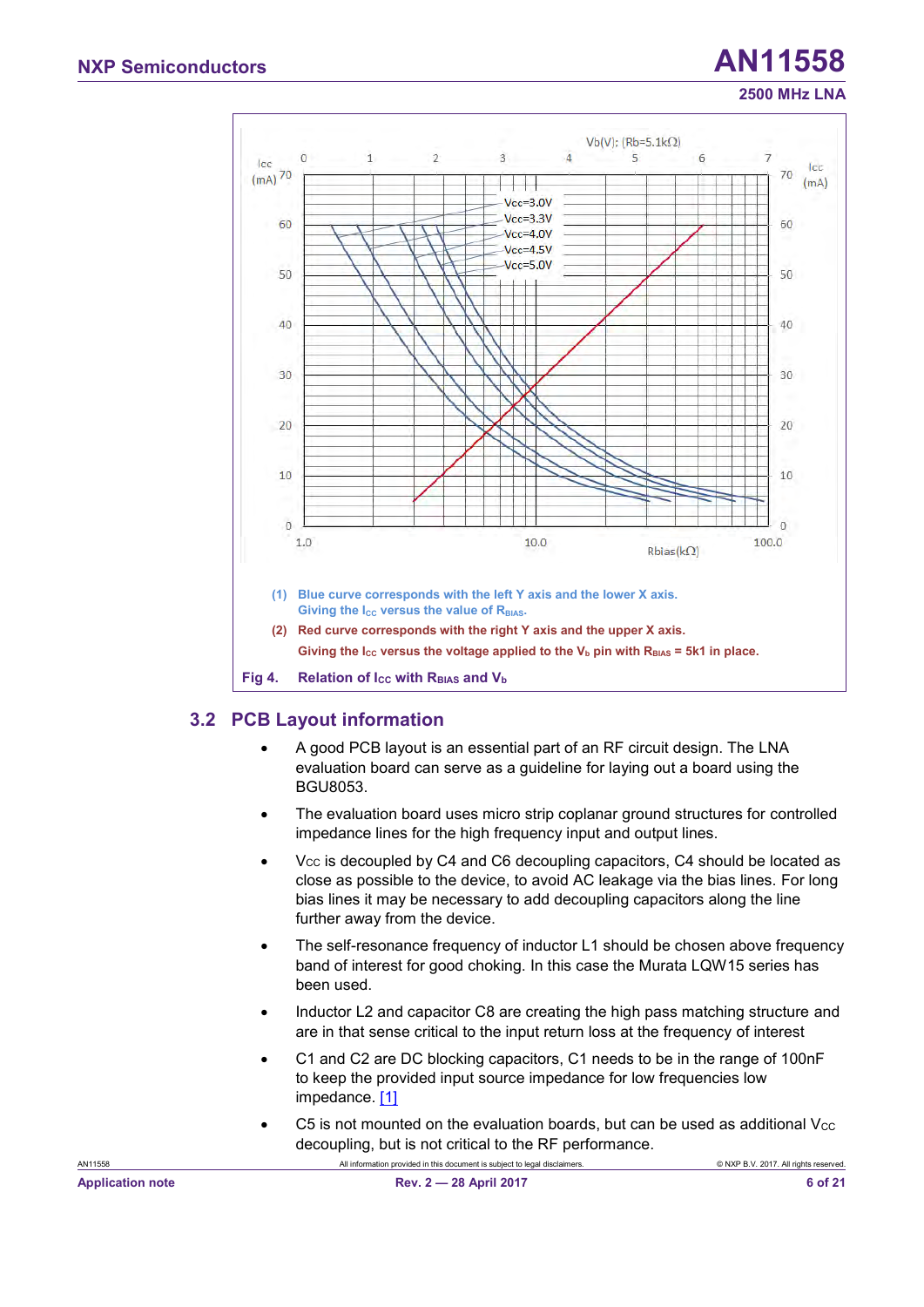- C7 is used to decouple the shutdown pin.
- R2 increases the low frequency stability.
- Proper grounding of the GND pins is also essential for good RF performance. Either connect the GND pins directly to the ground plane or through vias, or do both, which is recommended. The layout and component placement of the BGU8053 evaluation board is given in [Fig 5](#page-6-0)



#### <span id="page-6-2"></span><span id="page-6-1"></span><span id="page-6-0"></span>**3.2.1 PCB stack and recommended footprint.**

The PCB material used to implement the LNA is a 0.2 mm (8 mil) RO4003C low loss printed circuit board which is merged to a 0.51 mm (20 mil) prepreg and a 0.254 mm (10 mil) FR4 layer for mechanical stiffness. See [Fig 6a](#page-7-0)

The official drawing of the recommended footprint can be found on the PIP page of the BGU8053. If micro strip coplanar PCB technology is used it is recommended to use at least 4 ground-via holes of 300 um, this is also used on the EVBs as shown in [Fig 6b.](#page-7-0)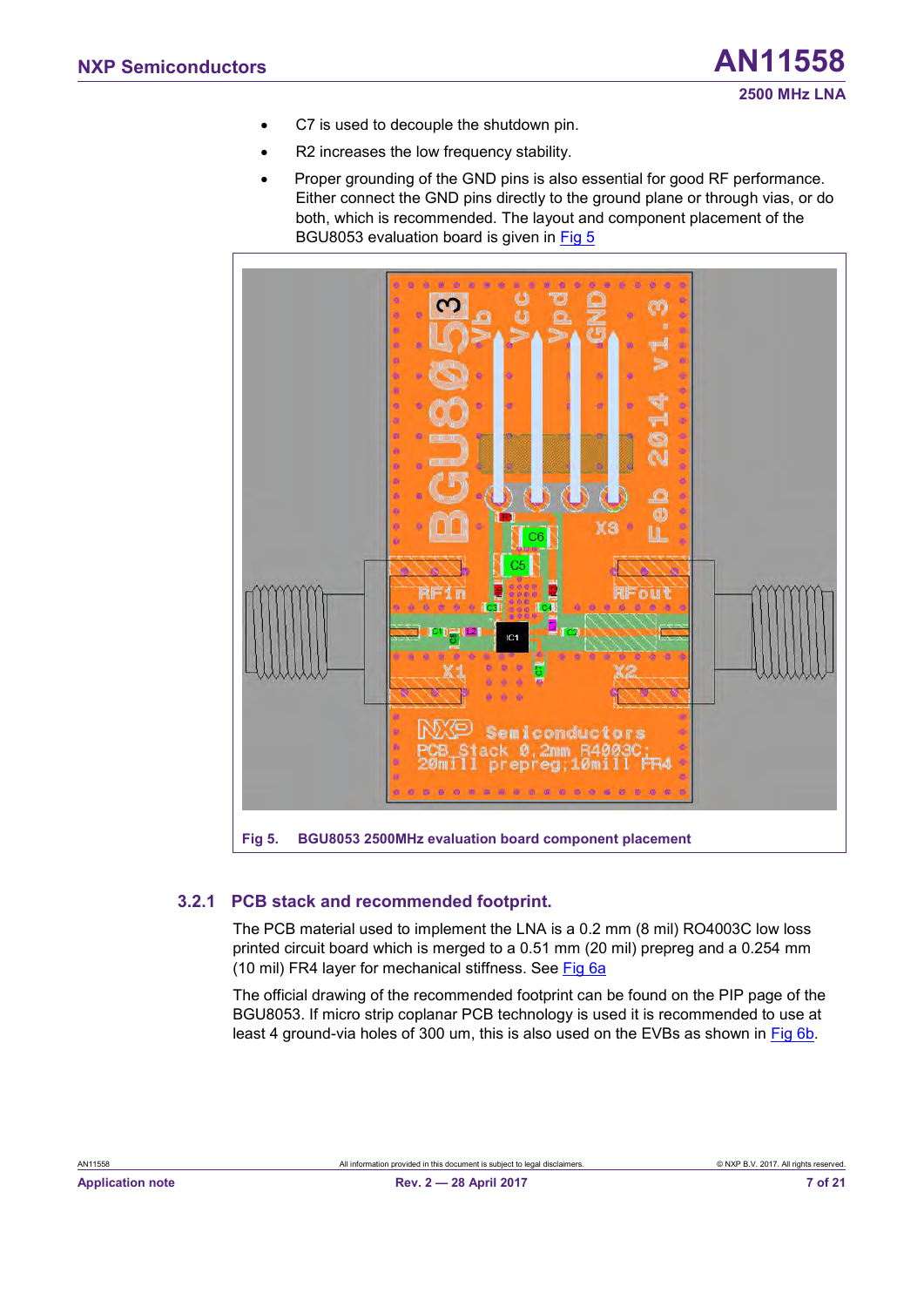# **NXP Semiconductors AN11558**



#### <span id="page-7-4"></span><span id="page-7-3"></span><span id="page-7-2"></span><span id="page-7-1"></span><span id="page-7-0"></span>**3.3 Bill of materials**

[Table 1](#page-7-1) gives the bill of materials as is used on the EVB

#### **Table 1. BOM**

| <b>Designator</b> | <b>Description</b> | <b>Footprint</b> | Value              | <b>Supplier Name/type</b> | <b>Comment/function</b> |  |
|-------------------|--------------------|------------------|--------------------|---------------------------|-------------------------|--|
| IC <sub>1</sub>   | <b>BGU8053</b>     |                  |                    |                           |                         |  |
| <b>PCB</b>        | 20x35x1mm          |                  |                    | KOVO                      | RO4003C PCB v 1.3       |  |
| C1                | Capacitor          | 0402             | 100 <sub>n</sub> F | Various                   | DC block                |  |
| C <sub>2</sub>    | Capacitor          | 0402             | 100pF              | Various                   | DC block                |  |
| C <sub>4</sub>    | Capacitor          | 0402             | 1nF                | Various                   | RF decoupling           |  |
| C <sub>5</sub>    | Capacitor          | 0806             | 4.7uF              | Various                   | Optional                |  |
| C <sub>6</sub>    | Capacitor          | 0806             | 4.7uF              | Various                   | LF Decoupling           |  |
| C7                | Capacitor          | 0402             | 10pF               | Various                   | Decoupling              |  |
| C <sub>8</sub>    | Capacitor          | 0402             | 0.8pF              | Murata GRM15              | Input match             |  |
| L1                | Inductor           | 0402             | 18nH               | Murata LQW15              | Bias choke/Output match |  |
| L2                | Inductor           | 0402             | 1.5nH              | Murata LQP15              | Input match             |  |
| R1                | Resistor           | 0402             | 00hm               | Various                   |                         |  |
| R <sub>2</sub>    | Resistor           | 0402             | 100hm              | Various                   | stability               |  |
| <b>Rbias</b>      | Resistor           | 0402             | 5k1                | Various                   | <b>Bias setting</b>     |  |
| X1, X2            | SMA RF             |                  |                    | Johnson, End launch SMA   | <b>RF</b> connections   |  |
|                   | connector          |                  |                    | 142-0701-841              |                         |  |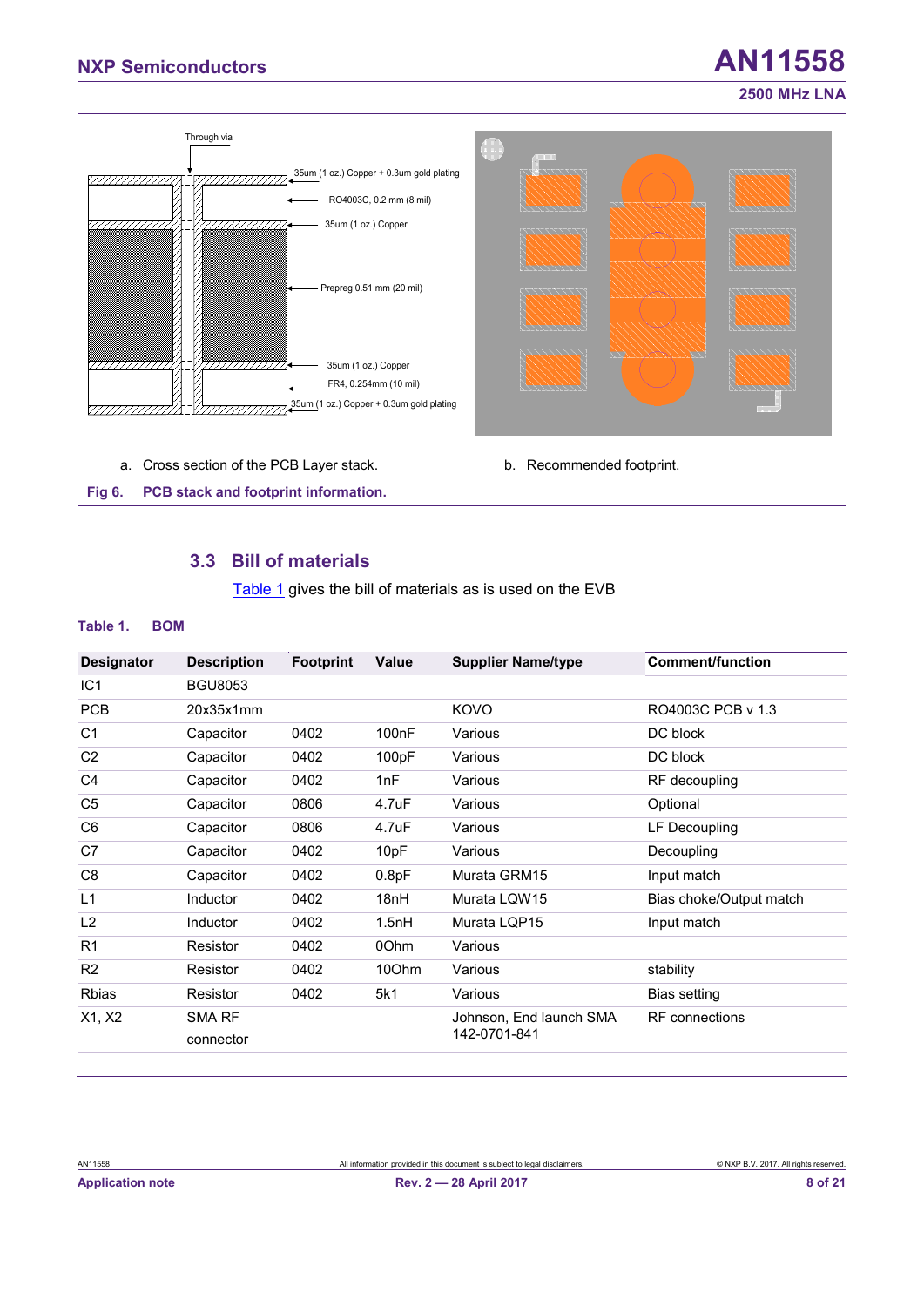# <span id="page-8-3"></span>**4. Typical application board results**

### <span id="page-8-4"></span><span id="page-8-2"></span><span id="page-8-0"></span>**4.1 Typical board performance**

The values given in **Table 2** are typical values of >25 boards measured.

| Table 2.             | <b>Typical board performance.</b>                                                    |                                                           |                    |              |              |              |              |      |
|----------------------|--------------------------------------------------------------------------------------|-----------------------------------------------------------|--------------------|--------------|--------------|--------------|--------------|------|
|                      | $T_{AMB}=25$ °C; input and output 50 $\Omega$ ; R <sub>BIAS</sub> = 5.1 k $\Omega$ . |                                                           |                    |              |              |              |              |      |
| Symbol               | <b>Parameter</b>                                                                     | <b>Conditions</b>                                         |                    | Min          | <b>Typ</b>   | <b>Max</b>   | <b>Typ</b>   | Unit |
| <b>Vcc</b>           | Supply voltage                                                                       |                                                           |                    | 5            | 5            | 5            | 3.3          | V    |
| $I_{\rm cc}$         | Supply current                                                                       |                                                           |                    | 45.6         | 48.8         | 50.2         | 48.8         | mA   |
| Gass                 | Associated gain                                                                      |                                                           | 2000MHz<br>2500MHz | 19.7<br>17.6 | 19.9<br>17.8 | 20.2<br>18.2 | 20.2<br>19.3 | dB   |
| <b>NF</b>            | Noise figure                                                                         | $\boxed{1}$                                               | 2000MHz<br>2500MHz | 0.53<br>0.60 | 0.57<br>0.63 | 0.62<br>0.69 | 0.43<br>0.45 | dВ   |
| P <sub>L((1dB)</sub> | Output power at 1dB<br>gain compression                                              |                                                           | 2000MHz<br>2500MHz | 16.4<br>18.1 | 17.4<br>18.6 | 17.8<br>18.7 | 16.1<br>16.7 | dBm  |
| IP3 <sub>0</sub>     | Output third-order<br>intercept point                                                | 2-tone; tone spacing = $1MHz$ ;<br>$Pi = -15dBm$ per tone | 2000MHz<br>2500MHz | 34.9<br>34.0 | 35.7<br>34.3 | 36.0<br>34.6 | 36.7<br>36.7 | dBm  |
| RL <sub>in</sub>     | Input return loss                                                                    |                                                           | 2000MHz<br>2500MHz | 14.4<br>17.7 | 14.9<br>18.6 | 16.7<br>21.5 | 17.4<br>21.8 | dВ   |
| RLout                | Output return loss                                                                   |                                                           | 2000MHz<br>2500MHz | 15.4<br>11.7 | 18.7<br>14.4 | 19.9<br>15.3 | 21.8<br>23.8 | dВ   |
| <b>ISL</b>           | Isolation                                                                            |                                                           | 2000MHz<br>2500MHz | 25.8<br>24.4 | 26.0<br>24.7 | 26.3<br>25.0 | 23.8<br>22.7 | dВ   |

<span id="page-8-1"></span>[1] Board losses have not been de-embedded.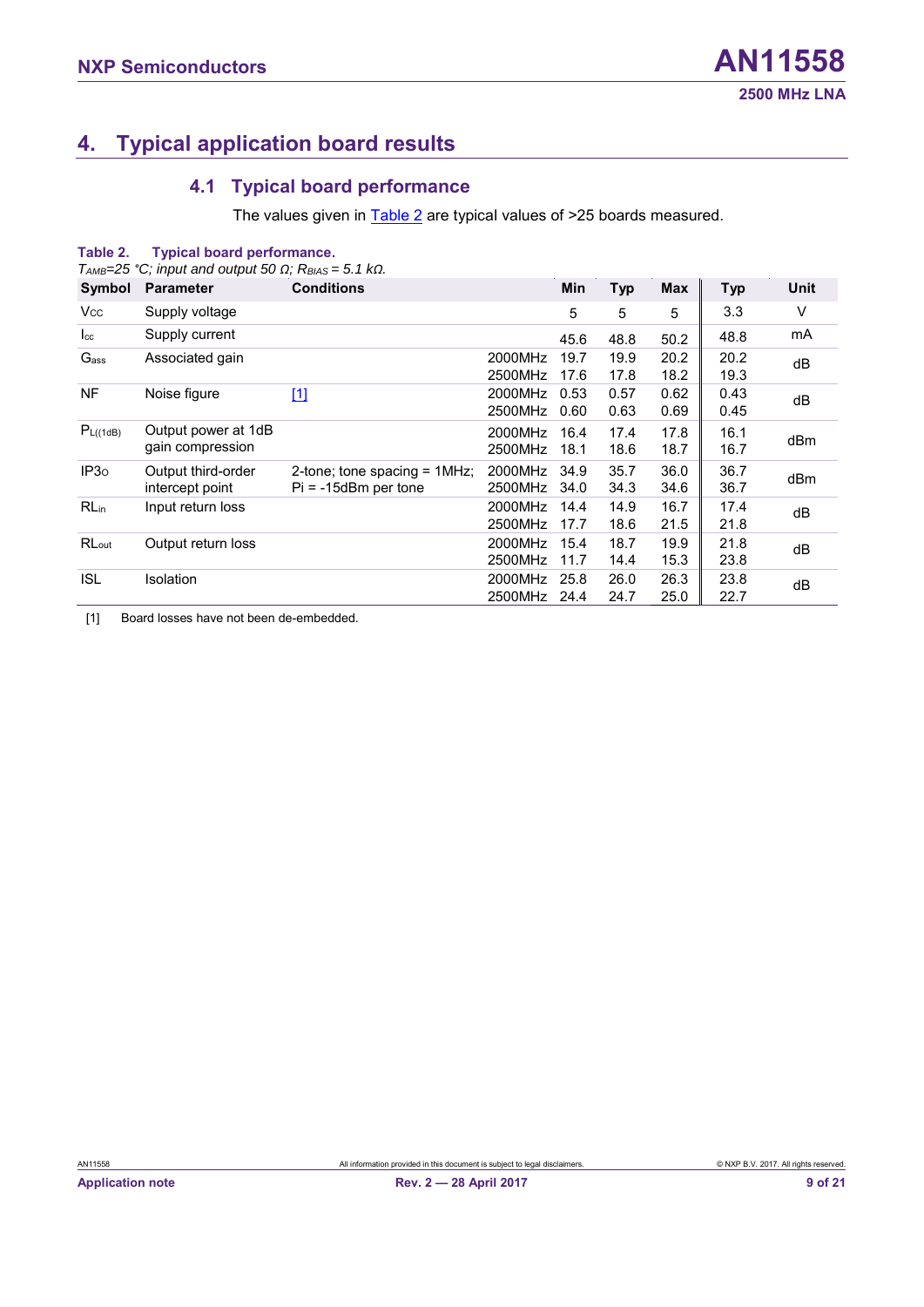### <span id="page-9-2"></span>**4.2 S\_Parameters**

The measured S-parameters are given in [Fig 7.](#page-9-0) For the measurements, a typical BGU8053 2500 MHz EVB is used. All the S-parameter measurements have been carried out using the setup in [Fig 12a](#page-15-0)

<span id="page-9-1"></span><span id="page-9-0"></span>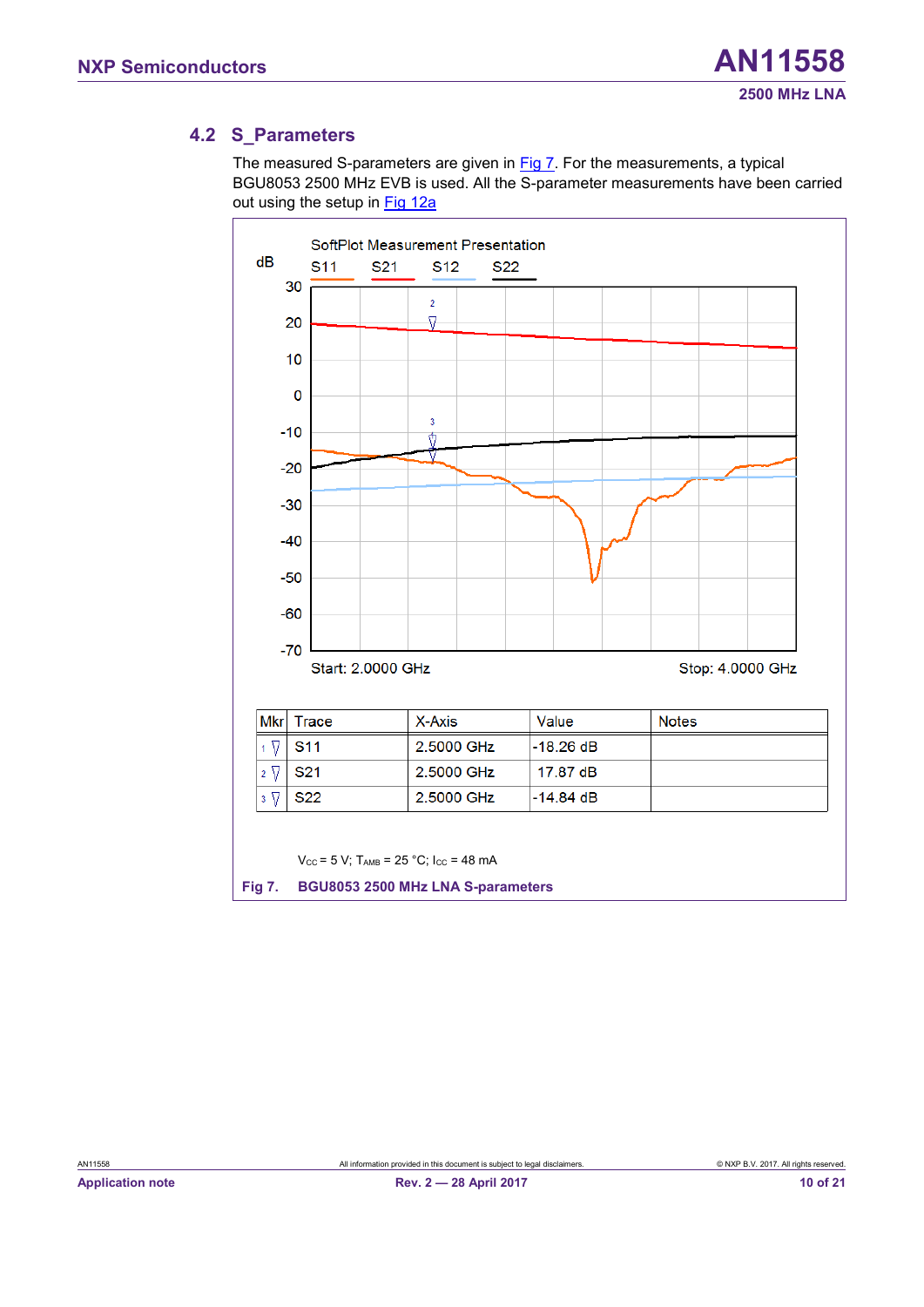### <span id="page-10-2"></span>**4.3 1dB Gain compression point.**

<span id="page-10-1"></span><span id="page-10-0"></span>

| Trc1            |                            | dB Mag 2 dB / Ref 10 dB | Cal PCal |                   |                |                     |             |            |
|-----------------|----------------------------|-------------------------|----------|-------------------|----------------|---------------------|-------------|------------|
| S <sub>21</sub> |                            |                         |          |                   |                | •Trac Stat:Tr¢1 S21 |             |            |
| 22              |                            |                         |          |                   |                | Cmp In:<br>Cmp Out: | 0.4<br>16.5 | dBm<br>dBm |
|                 |                            |                         |          |                   |                |                     |             |            |
| $20 -$          |                            |                         |          |                   |                |                     |             |            |
| 18              |                            |                         |          |                   |                |                     |             |            |
|                 |                            |                         |          |                   | $\mathbf{Cmp}$ |                     |             |            |
| 16              |                            |                         |          |                   |                |                     |             |            |
|                 |                            |                         |          |                   |                |                     |             |            |
| 14              |                            |                         |          |                   |                |                     |             |            |
| 12              |                            |                         |          |                   |                |                     |             |            |
|                 |                            |                         |          |                   |                |                     |             |            |
| 10              |                            |                         |          |                   |                |                     |             |            |
|                 |                            |                         |          |                   |                |                     |             |            |
| ಕಿ              |                            |                         |          |                   |                |                     |             |            |
| ᢠ               |                            |                         |          |                   |                |                     |             |            |
|                 |                            |                         |          |                   |                |                     |             |            |
|                 |                            |                         |          |                   |                |                     |             |            |
|                 | Ch1 Base Pwr Start -12 dBm |                         |          | Base Freq 2.5 GHz |                |                     |             | Stop 8 dBm |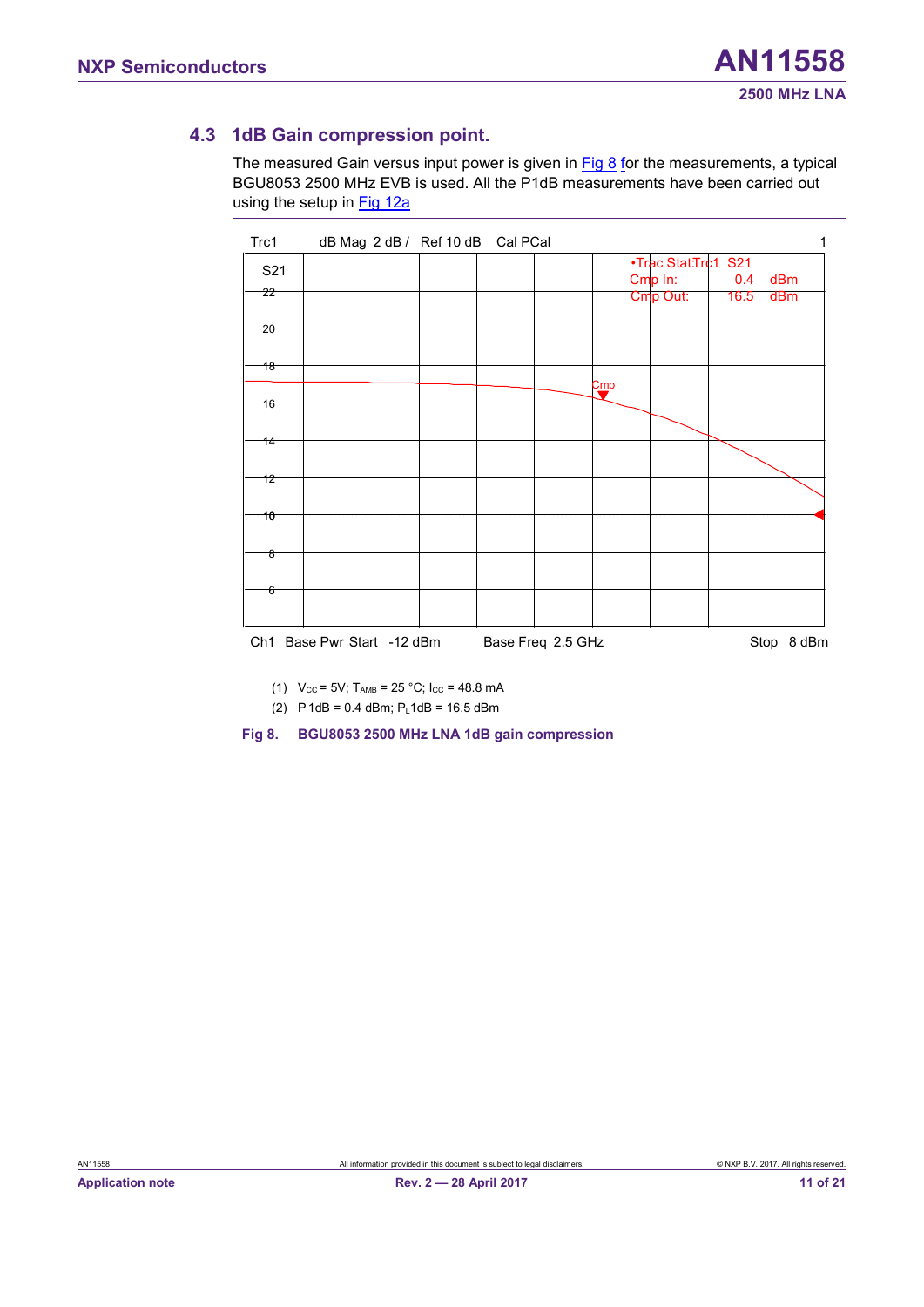#### <span id="page-11-2"></span>**4.4 Noise figure**

The measured noise figure are given in [Fig 9](#page-11-0). For the measurements, a typical BGU8053 2500MHz EVB is used. The noise figure measurement have been carried out using the setup in **Fig 12b** 

<span id="page-11-1"></span><span id="page-11-0"></span>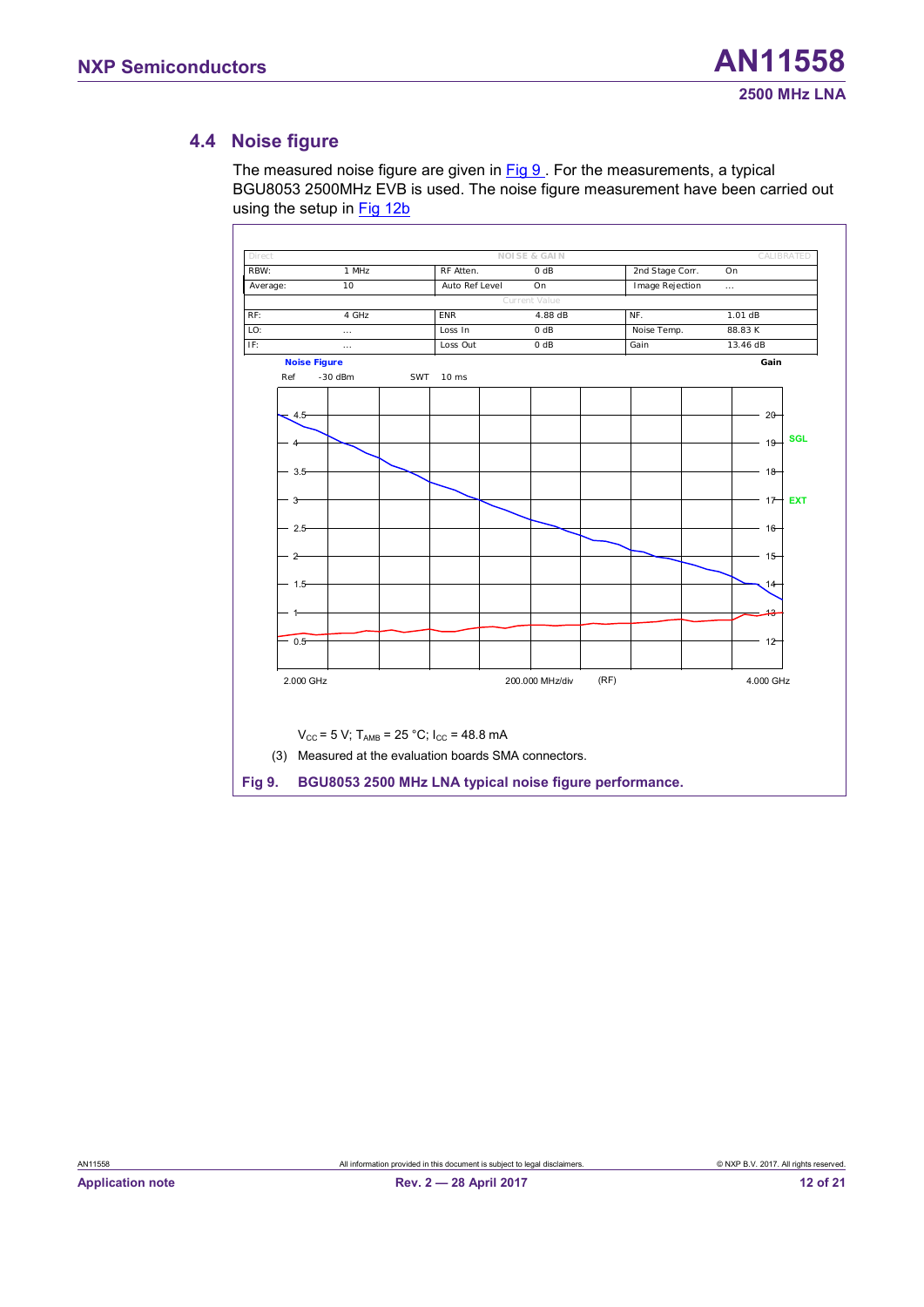### <span id="page-12-2"></span>**4.5 3 rd order intercept point, output referred**

The evaluation board provided in the customer evaluation kit is automatically measured on linearity using the set-up shown in [Fig 12a.](#page-15-0) Alternatively the setup given in [Fig 12c](#page-15-0) can be used, which is done for the spectrum plot in [Fig 10.](#page-12-0) For the measurements, a typical BGU8053 2500 MHz EVB is used.

<span id="page-12-1"></span><span id="page-12-0"></span>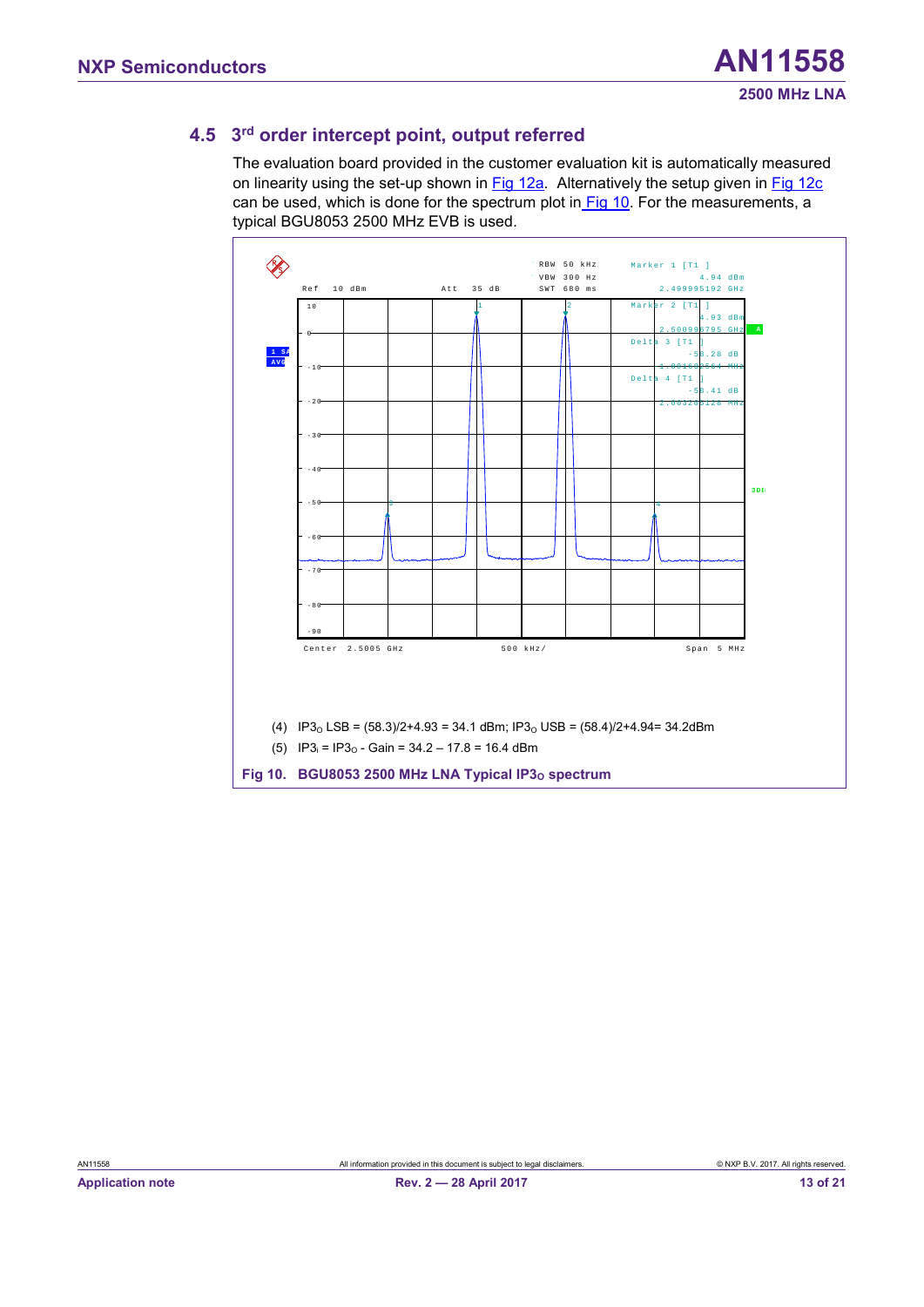#### <span id="page-13-1"></span>**4.6 Stability Factor**

Due to the low pass shape of the input matching circuit the low frequency gain becomes high. This might introduce potential instability issues. Proper selection of the output bias choke together with the 10 Ohm resistance R1 avoids this. **Error! Reference source not found.** shows the rollet stability factor plots of 10 EVBs with the improved input return loss BOM

<span id="page-13-0"></span>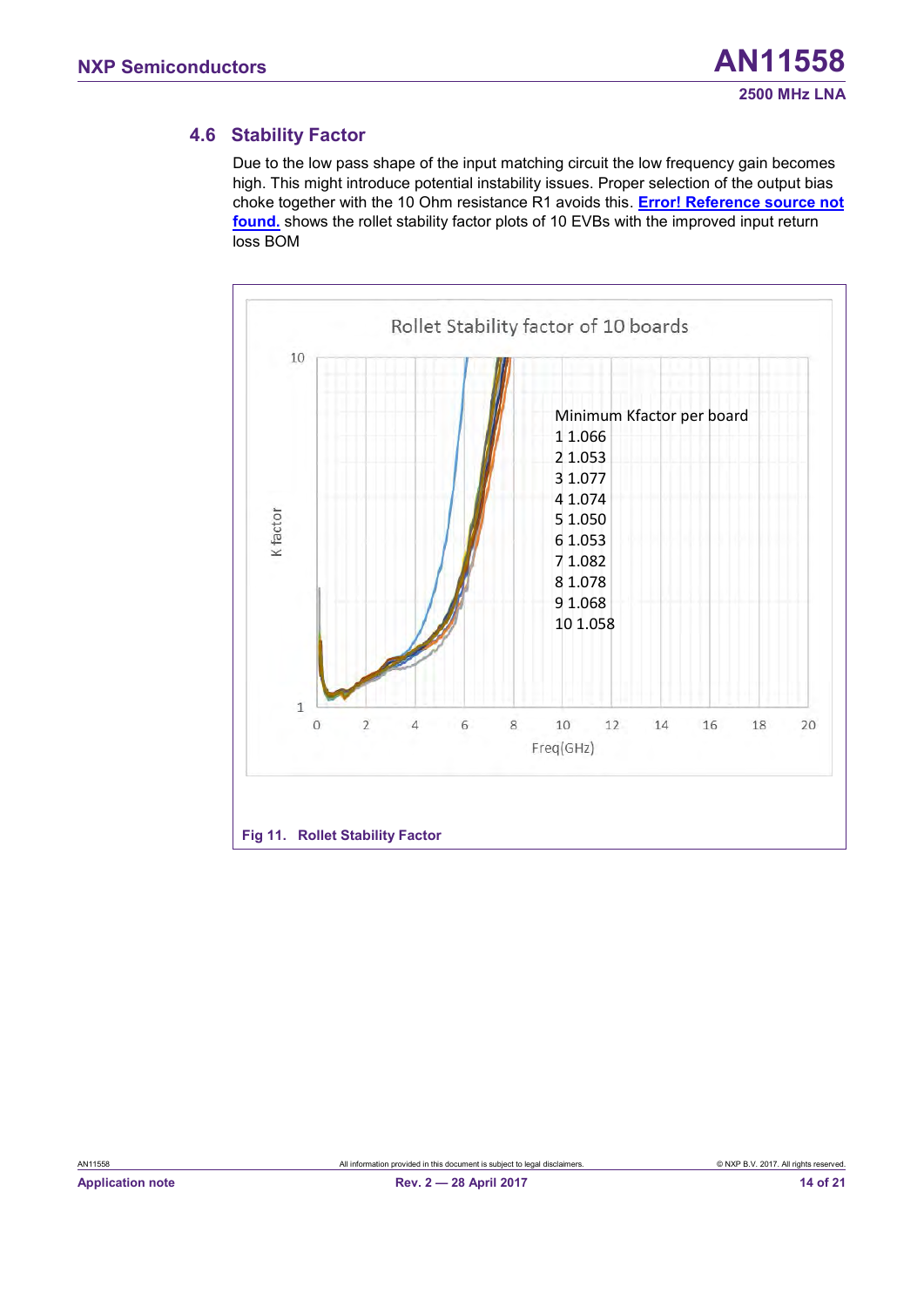# <span id="page-14-0"></span>**5. Measurement methods and setups.**

#### <span id="page-14-1"></span>**5.1 Required Measurement Equipment**

In order to measure the evaluation board, the following is necessary:

- $\checkmark$  2 (channel) DC Power Supply up to 100 mA at 5 V, to set V<sub>cc</sub> and eventual Vbias.
- ✓Two RF signal generators capable of generating RF signals up to 2 GHz
- ✓An RF spectrum analyzer that covers at least the operating frequencies and a few of the harmonics. Up to 6 GHz should be sufficient.
- <span id="page-14-2"></span> $\checkmark$ A network analyzer for measuring gain, return loss and reverse isolation
- ✓Noise figure analyser and noise source
- ✓Proper RF cables with male SMA connectors.

#### **5.2 Connection and setup**

The typical values shown in this report have been measured on the fully automated test setups shown in [Fig 12](#page-15-0) Please follow the steps below for a step-by-step guide to operate the LNA evaluation board and testing the device functions.

- 1. Connect the DC power supply to the  $V_{CC}$  and GND terminals. Set the power supply to 5V
- 2. Connect the RF signal generator and the spectrum analyzer to the RF input and the RF output of the evaluation board, respectively. Do not turn on the RF output of the signal generator yet, set it to approximately -30 dBm output power at the center frequency of the wanted frequency band and set the spectrum analyzer at the same center frequency and a reference level of 0 dBm.
- 3. Turn on the DC power supply and it should read approximately 48 mA.
- 4. Enable the RF output of the generator: The spectrum analyzer displays a tone around -11.5 dBm.
- 5. Instead of using a signal generator and spectrum analyzer one can also use a network analyzer in order to measure gain as well as in- and output return loss and P1dB (see [Fig 12a\)](#page-15-0)
- 6. For noise figure evaluation, either a noise figure analyzer or a spectrum analyzer with noise option can be used. The use of a 5 dB noise source, like the Agilent 364B, is recommended. When measuring the noise figure of the evaluation board, any kind of adaptors, cables etc. between the noise source and the evaluation board should be minimized, since this affects the noise figure (see [Fig 12b\)](#page-15-0).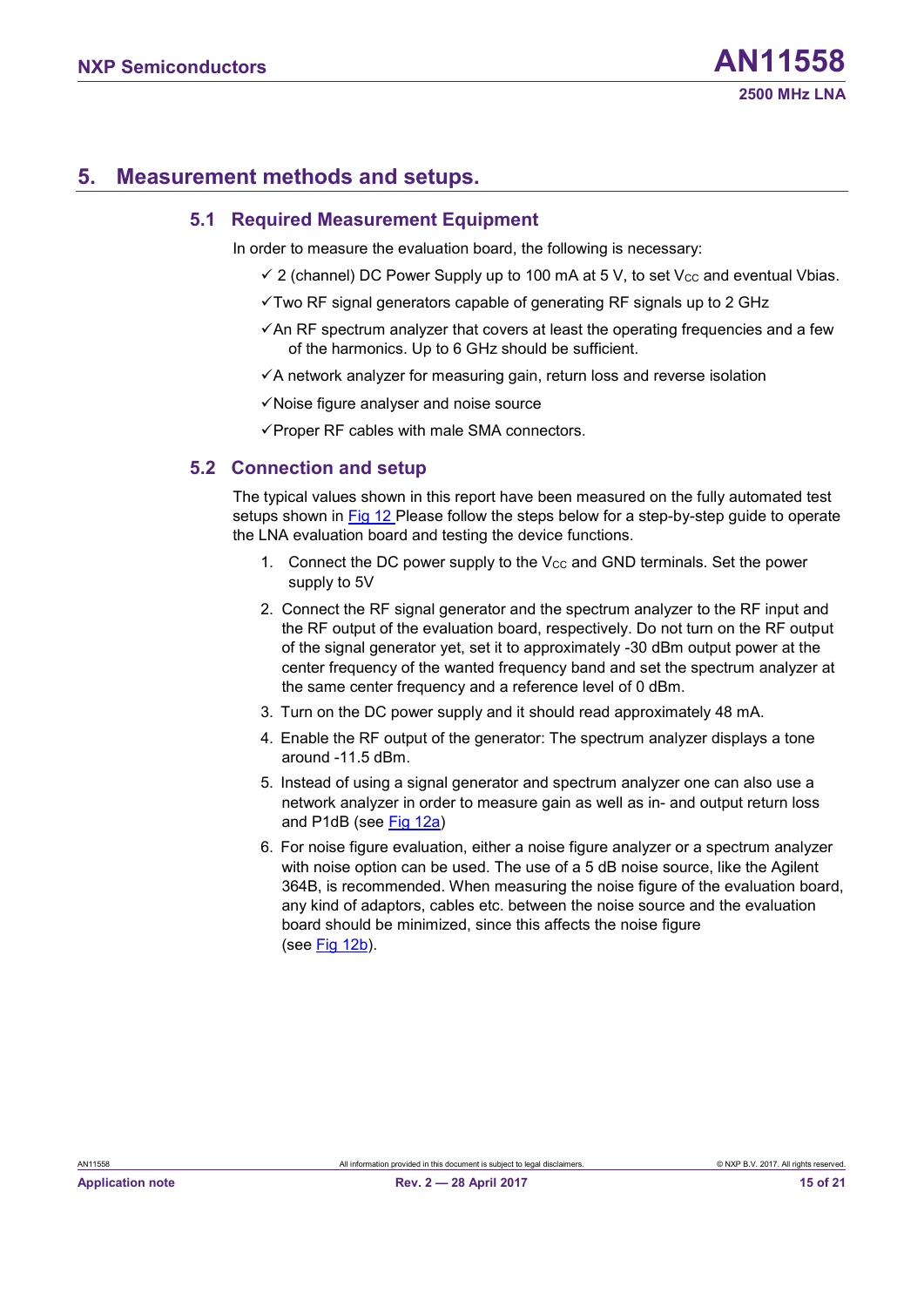#### **2500 MHz LNA**



#### <span id="page-15-2"></span><span id="page-15-1"></span><span id="page-15-0"></span>**5.3 Noise figure measurement setup**

In [Fig 12b](#page-15-0) the noise figure measurement set-up is shown, this is intended as a guide only, substitutions can be made. For sub 1 dB noise figure levels like the BGU8053 has it is recommended to perform the noise-measurements in a Faraday's cage or at least put the DUT in a shielded environment. This is recommended to avoid any interference of cellular frequencies that are in the same frequency range. A spectrum analyzer with noise option. A 5dB ENR noise source was used. To achieve the lowest possible setup noise figure an external pre amplifier is also recommended. The Noise figure value in [Fig 9](#page-11-0) is the value measured at the evaluation board SMA connectors. Correcting for the connector and PCB loss will end up in 0.1dB lower noise figure.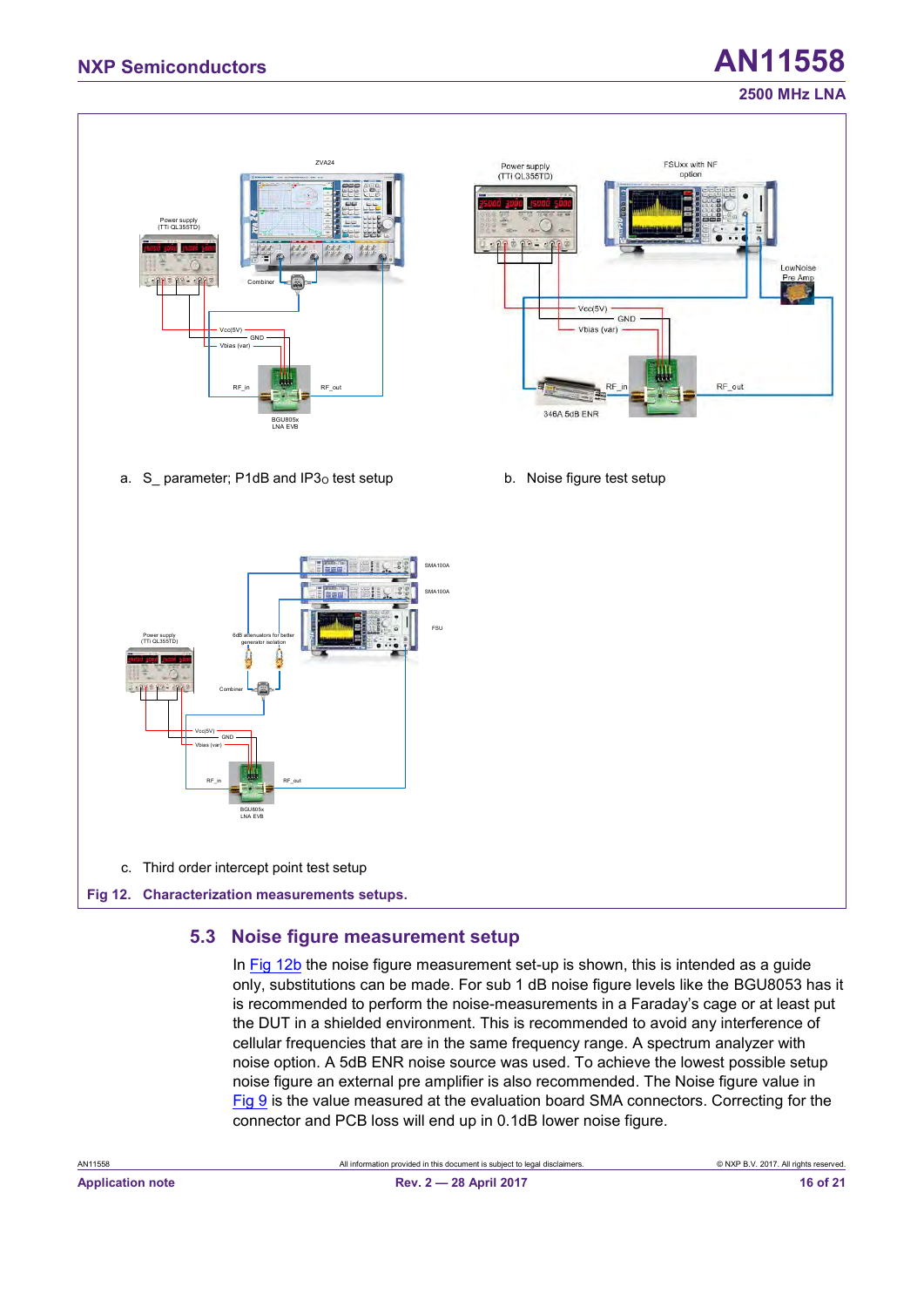#### <span id="page-16-2"></span>**5.4 Third order intercept**

In [\[1\]](#page-16-0) the effect on linearity of SiGe BiCMOS BJTs and the advantage of using low source impedances at the low frequencies of the  $2<sup>nd</sup>$  order mixing terms is described. To make the application unsensitive to IP3 spread (magnification, cancelation of the IM3 components) the source impedance seen by the input of the BGU8053 needs to be lowimpedance. This is achieved with the C8, L2 and C1, and give the best linearity performance with the lowest IP3 spread. Small drawback is that the circuit as presented is not fast enough to be applied in TDD platforms. When measuring the high OIP3 values it is essential check the capabilities of the used measurement equipment. Be aware that the measurement set-up itself is not generating dominating IM3 levels. Advised is to do a THRU measurement without a DUT first.

### <span id="page-16-4"></span><span id="page-16-3"></span>**6. References**

<span id="page-16-0"></span>[1] Vladimir Aparin, Lawrence E. Larson, "Linearization of monolithic LNAs Using Low-Frequency Low-Impedance Input Termination". IEEE 0-7 803-8 108-4/03 ©2003

# **7. Customer Evaluation Kit**

In the customer evaluation kit you will find;

- One BGU8053 2500MHz imp RL EVB
- 10 loose samples.

<span id="page-16-1"></span>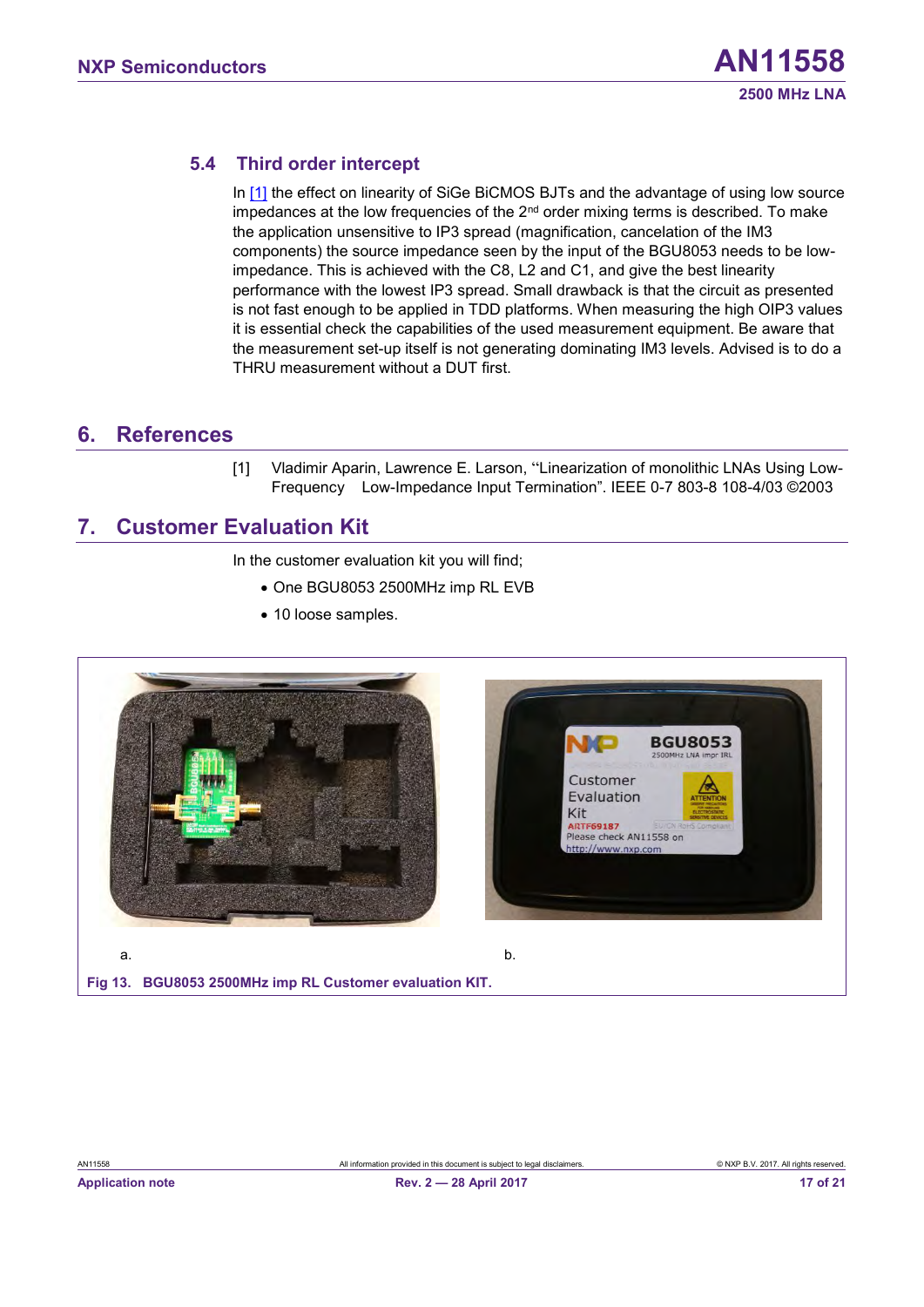# <span id="page-17-1"></span><span id="page-17-0"></span>**8. Legal information**

#### **8.1 Definitions**

<span id="page-17-2"></span>**Draft —** The document is a draft version only. The content is still under internal review and subject to formal approval, which may result in modifications or additions. NXP Semiconductors does not give any representations or warranties as to the accuracy or completeness of information included herein and shall have no liability for the consequences of use of such information.

#### **8.2 Disclaimers**

**Limited warranty and liability —** Information in this document is believed to be accurate and reliable. However, NXP Semiconductors does not give any representations or warranties, expressed or implied, as to the accuracy or completeness of such information and shall have no liability for the consequences of use of such information.

In no event shall NXP Semiconductors be liable for any indirect, incidental, punitive, special or consequential damages (including - without limitation lost profits, lost savings, business interruption, costs related to the removal or replacement of any products or rework charges) whether or not such damages are based on tort (including negligence), warranty, breach of contract or any other legal theory.

Notwithstanding any damages that customer might incur for any reason whatsoever, NXP Semiconductors' aggregate and cumulative liability towards customer for the products described herein shall be limited in accordance with the Terms and conditions of commercial sale of NXP **Semiconductors** 

**Right to make changes —** NXP Semiconductors reserves the right to make changes to information published in this document, including without limitation specifications and product descriptions, at any time and without notice. This document supersedes and replaces all information supplied prior to the publication hereof.

**Suitability for use - NXP Semiconductors products are not designed,** authorized or warranted to be suitable for use in life support, life-critical or safety-critical systems or equipment, nor in applications where failure or malfunction of an NXP Semiconductors product can reasonably be expected to result in personal injury, death or severe property or environmental damage. NXP Semiconductors accepts no liability for inclusion and/or use of NXP Semiconductors products in such equipment or applications and therefore such inclusion and/or use is at the customer's own risk.

**Applications —** Applications that are described herein for any of these products are for illustrative purposes only. NXP Semiconductors makes no representation or warranty that such applications will be suitable for the specified use without further testing or modification.

Customers are responsible for the design and operation of their applications and products using NXP Semiconductors products, and NXP Semiconductors accepts no liability for any assistance with applications or

customer product design. It is customer's sole responsibility to determine whether the NXP Semiconductors product is suitable and fit for the customer's applications and products planned, as well as for the planned application and use of customer's third party customer(s). Customers should provide appropriate design and operating safeguards to minimize the risks associated with their applications and products.

NXP Semiconductors does not accept any liability related to any default, damage, costs or problem which is based on any weakness or default in the customer's applications or products, or the application or use by customer's third party customer(s). Customer is responsible for doing all necessary testing for the customer's applications and products using NXP Semiconductors products in order to avoid a default of the applications and the products or of the application or use by customer's third party customer(s). NXP does not accept any liability in this respect.

**Export control —** This document as well as the item(s) described herein may be subject to export control regulations. Export might require a prior authorization from competent authorities.

**Evaluation products —** This product is provided on an "as is" and "with all faults" basis for evaluation purposes only. NXP Semiconductors, its affiliates and their suppliers expressly disclaim all warranties, whether express, implied or statutory, including but not limited to the implied warranties of noninfringement, merchantability and fitness for a particular purpose. The entire risk as to the quality, or arising out of the use or performance, of this product remains with customer.

In no event shall NXP Semiconductors, its affiliates or their suppliers be liable to customer for any special, indirect, consequential, punitive or incidental damages (including without limitation damages for loss of business, business interruption, loss of use, loss of data or information, and the like) arising out the use of or inability to use the product, whether or not based on tort (including negligence), strict liability, breach of contract, breach of warranty or any other theory, even if advised of the possibility of such damages.

<span id="page-17-3"></span>Notwithstanding any damages that customer might incur for any reason whatsoever (including without limitation, all damages referenced above and all direct or general damages), the entire liability of NXP Semiconductors, its affiliates and their suppliers and customer's exclusive remedy for all of the foregoing shall be limited to actual damages incurred by customer based on reasonable reliance up to the greater of the amount actually paid by customer for the product or five dollars (US\$5.00). The foregoing limitations, exclusions and disclaimers shall apply to the maximum extent permitted by applicable law, even if any remedy fails of its essential purpose.

#### **8.3 Trademarks**

Notice: All referenced brands, product names, service names and trademarks are property of their respective owners.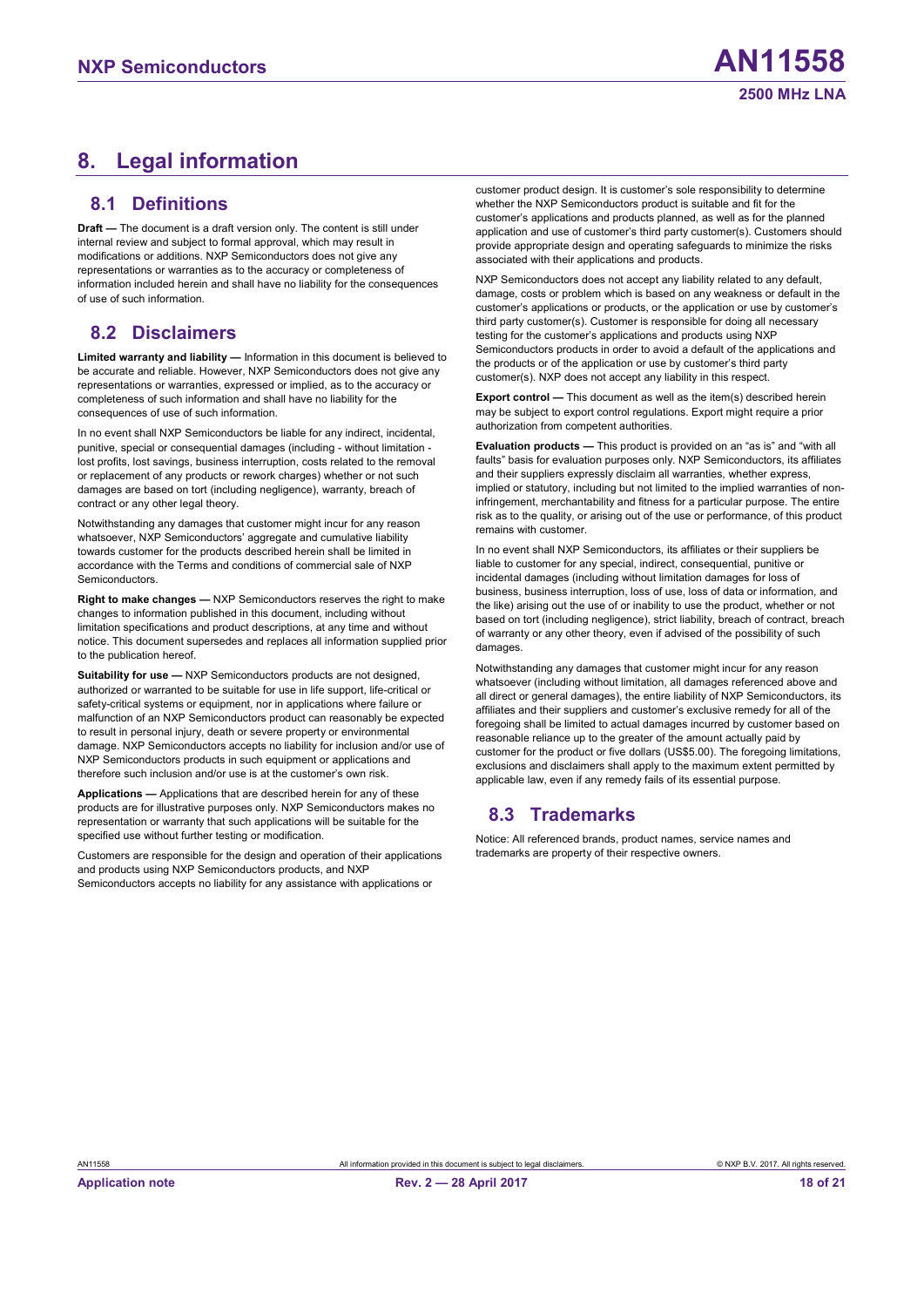# <span id="page-18-0"></span>**9. List of figures**

| Fig 1.  |                                           |
|---------|-------------------------------------------|
| Fig 2.  |                                           |
| Fig 3.  | BGU8053 2500MHz imp RL application board  |
| Fig 4.  |                                           |
| Fig 5.  | BGU8053 2500MHz evaluation board          |
|         |                                           |
| Fig 6.  | PCB stack and footprint information8      |
| Fig 7.  | BGU8053 2500 MHz LNA S-parameters  10     |
| Fig 8.  | BGU8053 2500 MHz LNA 1dB gain             |
|         |                                           |
| Fig 9.  | BGU8053 2500 MHz LNA typical noise figure |
|         |                                           |
| Fig 10. | BGU8053 2500 MHz LNA Typical IP3o         |
|         |                                           |
| Fig 11. |                                           |
| Fig 12. | Characterization measurements setups16    |
| Fig 13. | BGU8053 2500MHz imp RL Customer           |
|         |                                           |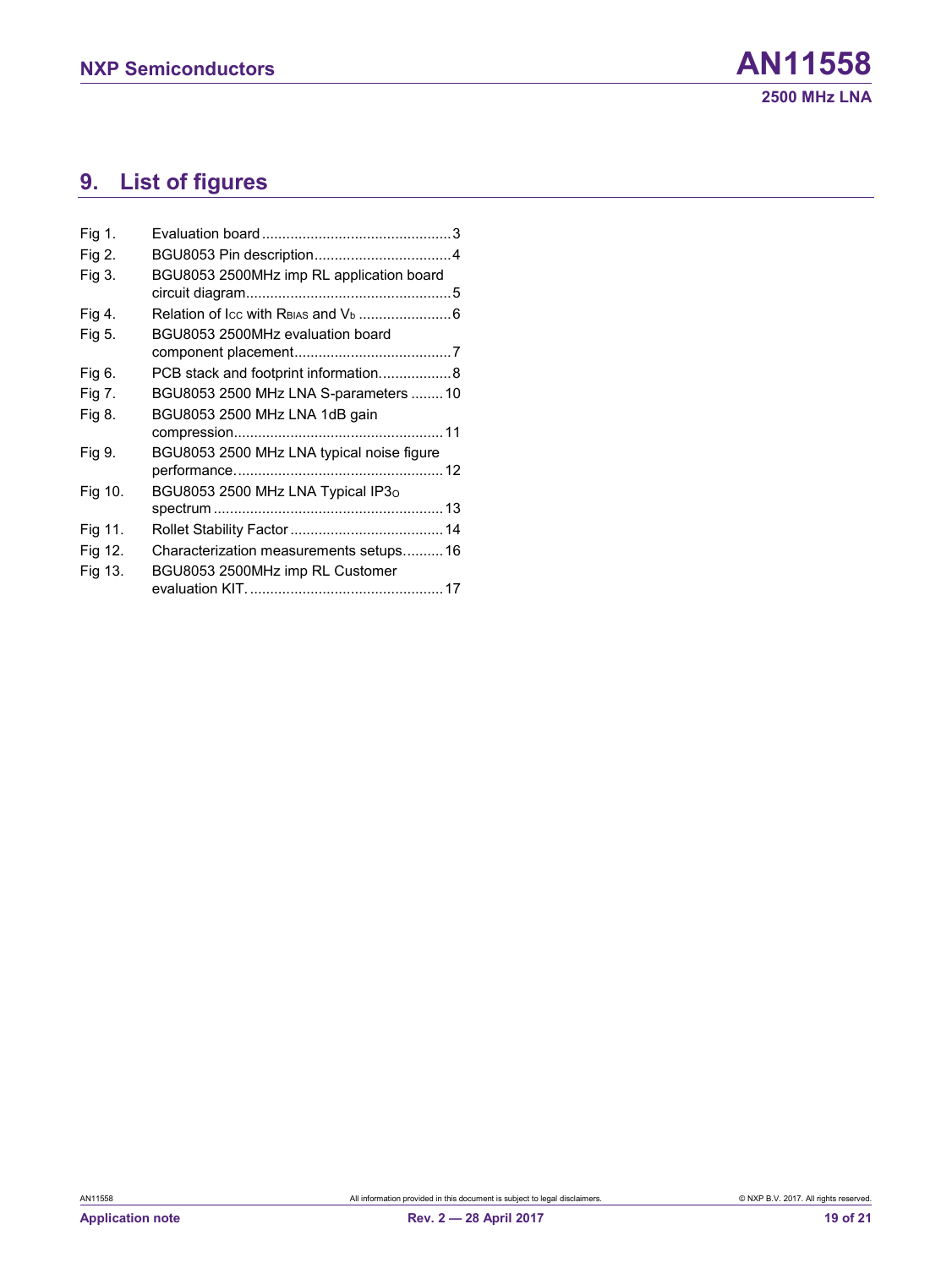# <span id="page-19-0"></span>**10. List of tables**